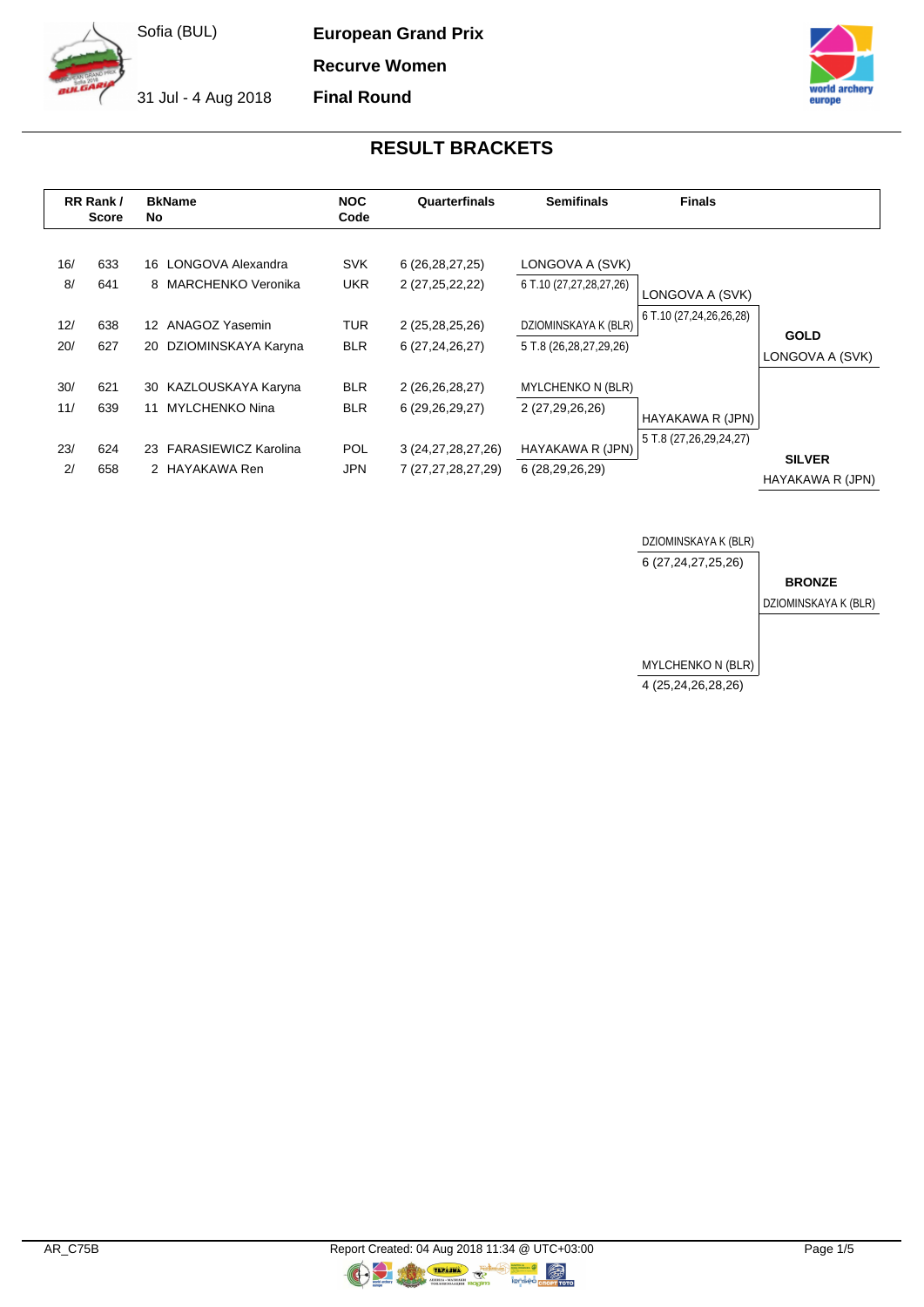

**European Grand Prix Recurve Women**

**Elimination Round**

31 Jul - 4 Aug 2018



## **RESULT BRACKETS**

|            | RR Rank/<br><b>Score</b> | No | <b>BkName</b>                         | <b>NOC</b><br>Code | 1/48<br>Elimin. Round      | 1/24<br>Elimin. Round            | $1/16$<br>Elimin. Round            | 1/8<br>Elimin, Round                        | Quarterfinals     |
|------------|--------------------------|----|---------------------------------------|--------------------|----------------------------|----------------------------------|------------------------------------|---------------------------------------------|-------------------|
|            |                          |    |                                       |                    |                            |                                  |                                    |                                             |                   |
| 1/         | 663                      |    | 1 PAVLOVA Anastasia                   | <b>UKR</b>         |                            | PAVLOVA A (UKR)                  |                                    |                                             |                   |
|            |                          |    | pre-seeded in 1/16th                  |                    |                            |                                  | PAVLOVA A (UKR)                    |                                             |                   |
|            |                          |    |                                       |                    |                            | -Bye-                            | 6 (22, 26, 28, 26, 29)             |                                             |                   |
|            |                          |    |                                       |                    |                            |                                  |                                    |                                             |                   |
|            |                          |    |                                       |                    |                            |                                  |                                    | PAVLOVA A (UKR)                             |                   |
| 33/        | 620                      |    | 33 VAN DIJCK Claire                   | NED <sub>02</sub>  |                            | VAN DIJCK C (NED02)              |                                    | 2 (27, 29, 27, 25)                          |                   |
| 80/        | 492                      |    | 80 VASILEVA Radka                     | BUL02              | <b>DNS</b>                 | 0(23,23,23)                      | MATSUMOTO A (JPN)                  |                                             |                   |
|            |                          |    |                                       |                    |                            |                                  | 4 (27,24,26,28,25)                 |                                             |                   |
|            |                          |    | -Bye-                                 |                    |                            | MATSUMOTO A (JPN)                |                                    |                                             |                   |
| 32/        | 620                      |    | 32 MATSUMOTO Ayane                    | <b>JPN</b>         |                            | 6(27, 25, 27)                    |                                    |                                             | LONGOVA A (SVK)   |
| 17/        | 632                      |    | 17 HAYASHI Yuki                       | JPN                |                            | HAYASHI Y (JPN)                  |                                    |                                             | 6 (26,28,27,25)   |
|            |                          |    | -Bye-                                 |                    |                            | 6 (25,25,23,24)                  |                                    |                                             |                   |
|            |                          |    |                                       |                    |                            |                                  | HAYASHI Y (JPN)<br>2 (26,28,25,27) |                                             |                   |
| 65/        | 572                      |    | 65 SAGOO Jaspreet Kaur Jessica GBR    |                    | 6 (30,26,22,21,28)         | SAGOO JKJ (GBR)                  |                                    |                                             |                   |
| 48/        | 600                      |    | 48 SIMONOVA Svetlana                  | AZE                | 4 (22, 22, 24, 25, 23)     | 2 (22, 20, 23, 24)               |                                    | LONGOVA A (SVK)                             |                   |
| 49/        | 599                      | 49 | <b>LARKINS Yulia</b>                  | GBR03              | 6(26, 28, 24)              | LARKINS Y (GBR03)                |                                    | 6 (26, 30, 28, 26)                          |                   |
| 64/        | 573                      |    | 64 KOVACIC Tihana                     | CRO                | 0(25,21,23)                | 4 (21,28,26,24,26)               |                                    |                                             |                   |
|            |                          |    |                                       |                    |                            |                                  | LONGOVA A (SVK)                    |                                             |                   |
|            |                          |    | -Bye-                                 |                    |                            | LONGOVA A (SVK)                  | 6 (27, 28, 27, 27)                 |                                             |                   |
| 16/        | 633                      |    | 16 LONGOVA Alexandra                  | <b>SVK</b>         |                            | 6 (22, 25, 26, 26, 26)           |                                    |                                             |                   |
| 9/         | 640                      |    | 9 ATROSHCHANKA Yanina                 | <b>BLR</b>         |                            | ATROSHCHANKA Y (BLR)             |                                    |                                             |                   |
|            |                          |    | -Bye-                                 |                    |                            | 4 (27, 25, 26, 28, 28)           |                                    |                                             |                   |
|            |                          |    |                                       |                    |                            |                                  | BARAKONSKA M (POL)                 |                                             |                   |
| 57/        | 586                      |    | 57 ANASTASIADI Styliani-Antigoni GRE  |                    | 2 (22, 20, 25, 19)         | <b>BARAKONSKA M (POL)</b>        | 2 (26, 24, 23, 22)                 |                                             |                   |
| 56/        | 587                      |    | 56 BARAKONSKA Milena                  | POL                | 6 (24, 23, 24, 23)         | 6 (25,27,26,28,29)               |                                    | RIESS N (AUT)                               |                   |
|            |                          |    |                                       |                    |                            |                                  |                                    | 3 (25, 29, 27, 26, 25)                      |                   |
| 41/<br>72/ | 616<br>557               |    | 41 RIESS Nina<br>72 BOTTINELLI Gajane | AUT<br><b>FIN</b>  | 6 (27,26,26)<br>0(0,25,21) | RIESS N (AUT)<br>7 (25,26,26,28) |                                    |                                             |                   |
|            |                          |    |                                       |                    |                            |                                  | RIESS N (AUT)                      |                                             |                   |
|            |                          |    | -Bye-                                 |                    |                            | SATIR S (TUR)                    | 6 (24, 27, 25, 26)                 |                                             |                   |
| 24/        | 624                      |    | 24 SATIR Selin                        | <b>TUR</b>         |                            | 1 (22,24,26,26)                  |                                    |                                             | MARCHENKO V (UKR) |
|            |                          |    |                                       |                    |                            |                                  |                                    |                                             | 2 (27,25,22,22)   |
| 25/        | 624                      |    | 25 DEDEN Esther                       | <b>NED</b>         |                            | DEDEN E (NED)                    |                                    |                                             |                   |
|            |                          |    | -Bye-                                 |                    |                            | 5 T.7 (28,26,22,28,25)           | PHUTKARADZE T (GEO)                |                                             |                   |
| 73/        | 552                      |    | 73 IVANOVA Teodora                    | <b>BUL</b>         | 0(24, 23, 22)              | PHUTKARADZE T (GEO)              | 4 (26, 25, 25, 27, 23)             |                                             |                   |
| 40/        | 616                      |    | 40 PHUTKARADZE Tsiko                  | GEO                | 6(26,26,28)                | 6 T.9 (24, 26, 28, 25, 27)       |                                    |                                             |                   |
|            |                          |    |                                       |                    |                            |                                  |                                    | MARCHENKO V (UKR)<br>7 (28, 27, 27, 27, 26) |                   |
|            |                          |    |                                       |                    |                            | -Bye-                            |                                    |                                             |                   |
|            |                          |    |                                       |                    |                            |                                  | MARCHENKO V (UKR)                  |                                             |                   |
|            |                          |    | pre-seeded in 1/16th                  |                    |                            | MARCHENKO V (UKR)                | 6 (27,29,24,24,26)                 |                                             |                   |
| 8/         | 641                      |    | 8 MARCHENKO Veronika                  | <b>UKR</b>         |                            |                                  |                                    |                                             |                   |
|            |                          |    |                                       |                    |                            |                                  |                                    |                                             |                   |

AR\_C75A Report Created: 04 Aug 2018 11:34 @ UTC+03:00 Page 2/5  $\bigcirc$ 

**ORIGINAL**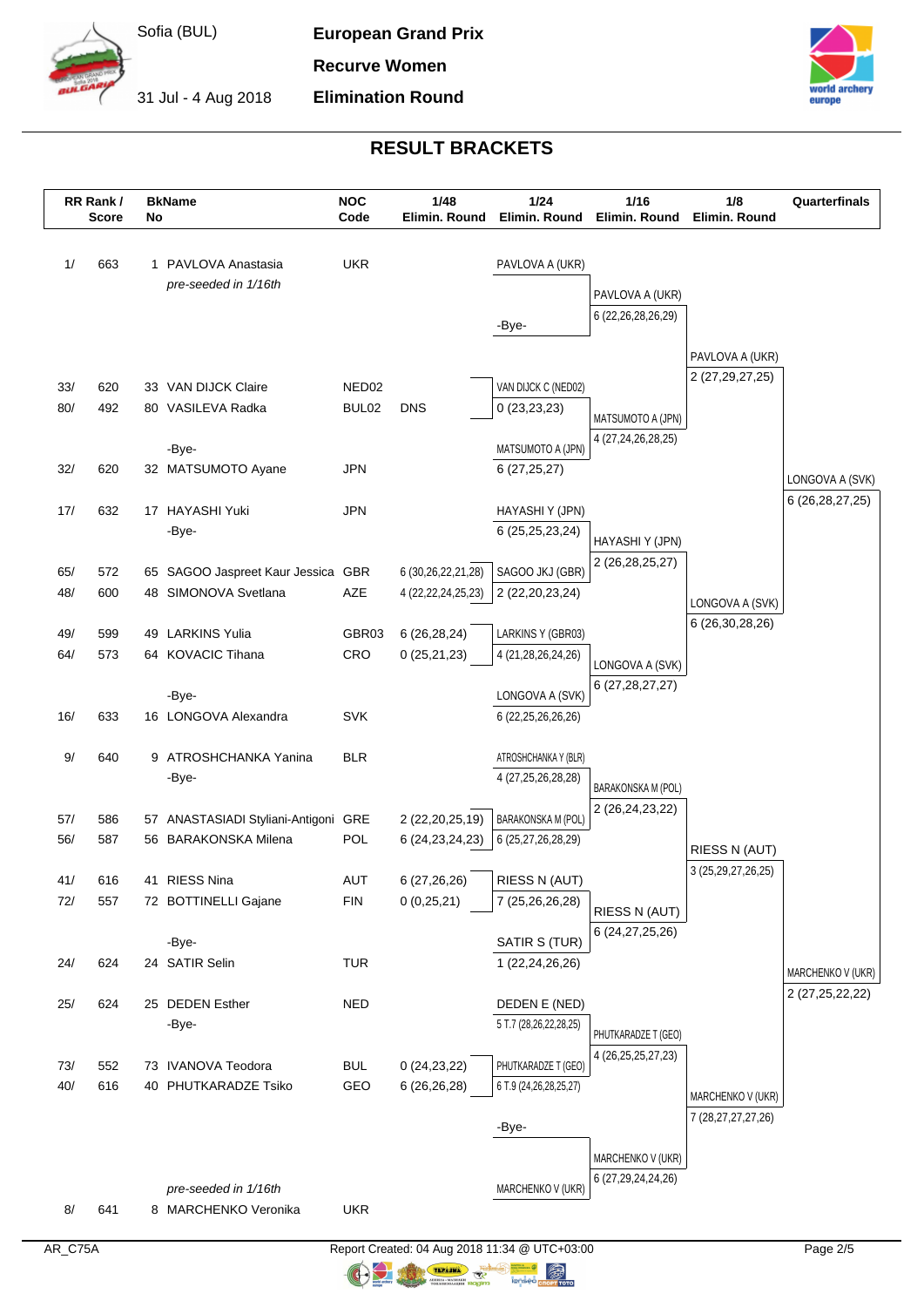

**European Grand Prix**

**Recurve Women Elimination Round**

31 Jul - 4 Aug 2018



## **RESULT BRACKETS**

|     | RR Rank/<br><b>Score</b> | No | <b>BkName</b>              | <b>NOC</b><br>Code | 1/48<br>Elimin. Round          | 1/24<br>Elimin. Round                    | $1/16$<br>Elimin. Round | 1/8<br>Elimin. Round                            | Quarterfinals                              |
|-----|--------------------------|----|----------------------------|--------------------|--------------------------------|------------------------------------------|-------------------------|-------------------------------------------------|--------------------------------------------|
| 5/  | 647                      |    | 5 COSKUN Gulnaz            | <b>TUR</b>         |                                | COSKUNG (TUR)                            |                         |                                                 |                                            |
|     |                          |    | pre-seeded in 1/16th       |                    |                                |                                          | COSKUNG (TUR)           |                                                 |                                            |
|     |                          |    |                            |                    |                                |                                          | 6(25, 27, 28)           |                                                 |                                            |
|     |                          |    |                            |                    |                                | -Bye-                                    |                         |                                                 |                                            |
|     |                          |    |                            |                    |                                |                                          |                         | COSKUNG (TUR)                                   |                                            |
| 37/ | 617                      |    | 37 DUNNIGHAN Kate          | GBR                | 6 (23,24,28)                   | DUNNIGHAN K (GBR)                        |                         | 0(29,26,27)                                     |                                            |
| 76/ | 528                      |    | 76 SKARTSIARI Evgenia      | GRE01              | 0(17, 22, 20)                  | 6 (24, 25, 28, 27, 29)                   | DUNNIGHAN K (GBR)       |                                                 |                                            |
|     |                          |    |                            |                    |                                |                                          | 0(24,25,22)             |                                                 |                                            |
| 28/ | 623                      |    | -Bye-<br>28 KHOCHYNA Iryna | <b>UKR</b>         |                                | KHOCHYNA I (UKR)<br>4 (25,28,24,26,27)   |                         |                                                 |                                            |
|     |                          |    |                            |                    |                                |                                          |                         |                                                 | ANAGOZ Y (TUR)                             |
| 21/ | 625                      |    | 21 SOKOLENKO Kateryna      | <b>UKR</b>         |                                | SOKOLENKO K (UKR)                        |                         |                                                 | 2 (25,28,25,26)                            |
|     |                          |    | -Bye-                      |                    |                                | 6 (25,24,26,25,28)                       | SOKOLENKO K (UKR)       |                                                 |                                            |
| 69/ | 559                      |    | 69 PICHONNAZ Maxine        | SUI                |                                |                                          | 0(24,26,24)             |                                                 |                                            |
| 44/ | 611                      |    | 44 MIKLOS Beatrice         | <b>ROU</b>         | 0(17, 23, 25)<br>6(28, 26, 26) | MIKLOS B (ROU)<br>4 (24, 27, 27, 24, 27) |                         |                                                 |                                            |
|     |                          |    |                            |                    |                                |                                          |                         | ANAGOZ Y (TUR)                                  |                                            |
| 53/ | 594                      |    | 53 RAMAZANOVA Yaylagul     | AZE                | 1 (26,25,25,28)                | FEVANG MARZOUK L (NOR01)                 |                         | 6(30, 28, 28)                                   |                                            |
| 60/ | 583                      |    | 60 FEVANG MARZOUK Laila    | NOR01              | 7 (26,27,26,29)                | 2 (27,25,29,23)                          | ANAGOZ Y (TUR)          |                                                 |                                            |
|     |                          |    | -Bye-                      |                    |                                | ANAGOZ Y (TUR)                           | 6(28, 28, 25)           |                                                 |                                            |
| 12/ | 638                      |    | 12 ANAGOZ Yasemin          | <b>TUR</b>         |                                | 6 (29,27,28,29)                          |                         |                                                 |                                            |
|     |                          |    |                            |                    |                                |                                          |                         |                                                 |                                            |
| 13/ | 635                      |    | 13 AKTUNA Aybuke           | <b>TUR</b>         |                                | AKTUNA A (TUR)                           |                         |                                                 |                                            |
|     |                          |    | -Bye-                      |                    |                                | 6 (26,29,28)                             | AKTUNA A (TUR)          |                                                 |                                            |
| 61/ | 582                      | 61 | MATVEJEVA Rimma            | LAT                | 5 T.8 (27,23,22,29,23)         | GASIMOVA O (AZE)                         | 2 (26,25,28,26)         |                                                 |                                            |
| 52/ | 596                      |    | 52 GASIMOVA Ozay           | AZE                | 6 T.9 (23,19,24,29,26)         | 0(25,25,22)                              |                         |                                                 |                                            |
|     |                          |    |                            |                    |                                |                                          |                         | DZIOMINSKAYA K (BLR)<br>6 T.10 (27,25,28,24,24) |                                            |
| 45/ | 611                      |    | 45 GRAPOVA Klara           | <b>CZE</b>         | 6 (26,23,25)                   | GRAPOVA K (CZE)                          |                         |                                                 |                                            |
| 68/ | 559                      |    | 68 KREICBERGA Anete        | LAT                | 0(20,21,22)                    | 2 (24,28,20,26)                          | DZIOMINSKAYA K (BLR)    |                                                 |                                            |
|     |                          |    | -Bye-                      |                    |                                | DZIOMINSKAYA K (BLR)                     | 6 (26, 28, 28, 27)      |                                                 |                                            |
| 20/ | 627                      |    | 20 DZIOMINSKAYA Karyna     | <b>BLR</b>         |                                | 6 (25,25,30,27)                          |                         |                                                 |                                            |
|     |                          |    |                            |                    |                                |                                          |                         |                                                 | DZIOMINSKAYA K (BLR)<br>6 (27, 24, 26, 27) |
| 29/ | 623                      |    | 29 GORAL Malgorzata        | POL                |                                | <b>GORAL M (POL)</b>                     |                         |                                                 |                                            |
|     |                          |    | -Bye-                      |                    |                                | 6 (29,26,26,28)                          | <b>GORAL M (POL)</b>    |                                                 |                                            |
| 77/ | 518                      |    | 77 MARONITI Styliani       | GRE02              | 4 (19,27,23,22,24)             | <b>BUDAZHAPOVA T (RUS)</b>               | 5 T.8 (28,25,23,27,27)  |                                                 |                                            |
| 36/ | 617                      |    | 36 BUDAZHAPOVA Tuiana      | <b>RUS</b>         | 6 (18,25,26,27,26)             | 2 (28, 28, 24, 27)                       |                         | PAVLICHENKO D (UKR)                             |                                            |
|     |                          |    |                            |                    |                                |                                          |                         | 5 T.8 (25,27,24,27,24)                          |                                            |
|     |                          |    |                            |                    |                                | -Bye-                                    |                         |                                                 |                                            |
|     |                          |    |                            |                    |                                |                                          | PAVLICHENKO D (UKR)     |                                                 |                                            |
|     |                          |    | pre-seeded in 1/16th       |                    |                                | PAVLICHENKO D (UKR)                      | 6 T.9 (25,25,26,25,28)  |                                                 |                                            |
| 4/  | 647                      |    | 4 PAVLICHENKO Daria        | <b>UKR</b>         |                                |                                          |                         |                                                 |                                            |
|     |                          |    |                            |                    |                                |                                          |                         |                                                 |                                            |

AR\_C75A Report Created: 04 Aug 2018 11:34 @ UTC+03:00 Page 3/5  $\bigcirc$ 

**ORIGINAL**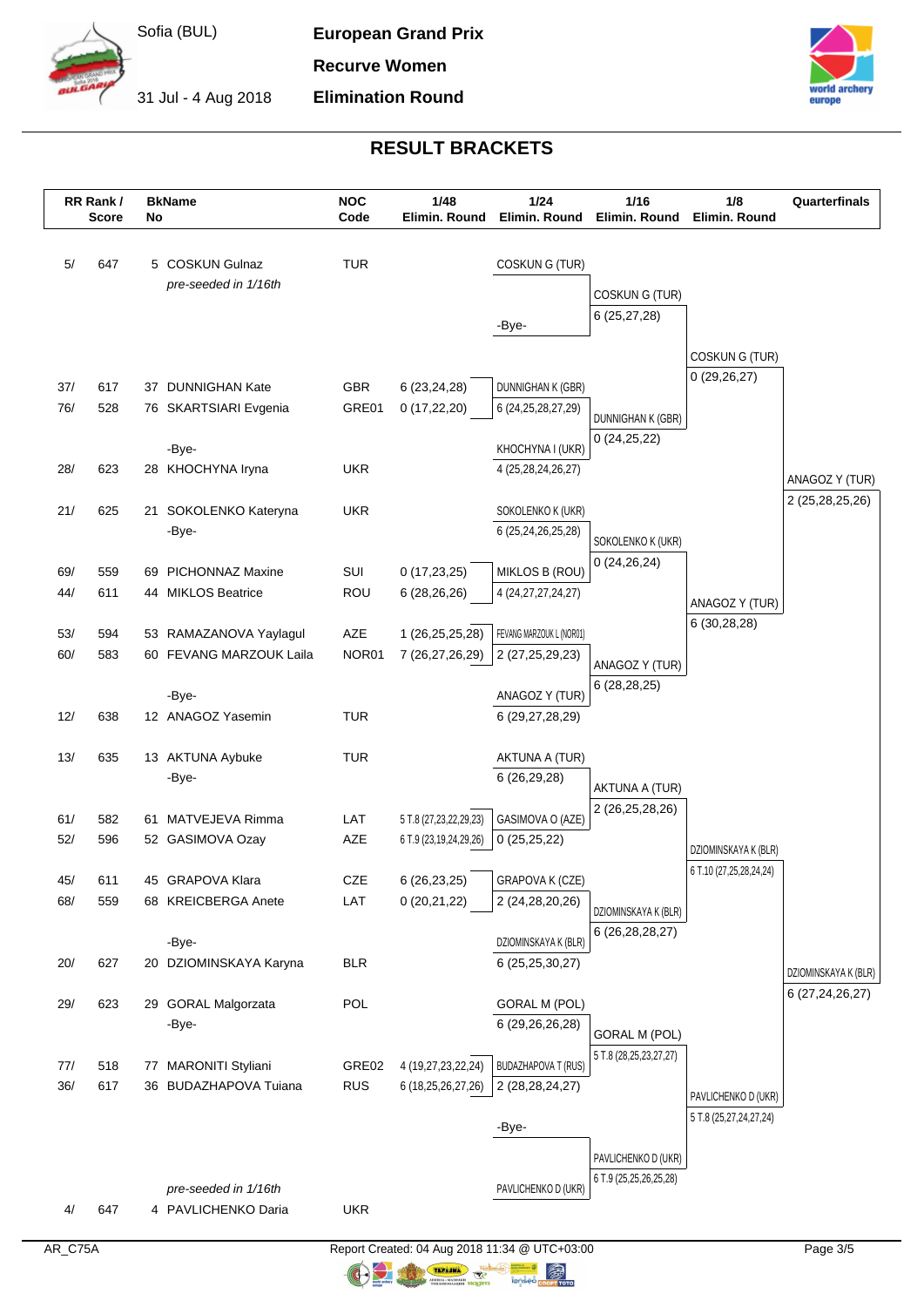

**European Grand Prix**

**Recurve Women Elimination Round**

31 Jul - 4 Aug 2018



### **RESULT BRACKETS**

|            | RR Rank/<br><b>Score</b> | No | <b>BkName</b>                                   | <b>NOC</b><br>Code         | 1/48<br>Elimin. Round                        | 1/24<br>Elimin. Round                         | $1/16$<br>Elimin. Round | 1/8<br>Elimin. Round     | Quarterfinals       |
|------------|--------------------------|----|-------------------------------------------------|----------------------------|----------------------------------------------|-----------------------------------------------|-------------------------|--------------------------|---------------------|
| 3/         | 656                      |    | 3 OHASHI Tomoka                                 | <b>JPN</b>                 |                                              | <b>OHASHIT (JPN)</b>                          |                         |                          |                     |
|            |                          |    | pre-seeded in 1/16th                            |                            |                                              |                                               | OHASHIT (JPN)           |                          |                     |
|            |                          |    |                                                 |                            |                                              |                                               | 1 (25,24,23,26)         |                          |                     |
|            |                          |    |                                                 |                            |                                              | -Bye-                                         |                         |                          |                     |
|            |                          |    |                                                 |                            |                                              |                                               |                         | KAZLOUSKAYA K (BLR)      |                     |
| 35/        | 617                      |    | 35 RODIONOVA Polina                             | <b>UKR</b>                 | 6 (27,25,26)                                 | RODIONOVA P (UKR)                             |                         | 6 (26,27,28,26,25)       |                     |
| 78/        | 508                      |    | 78 TSIAKA Christiana                            | GRE01                      | 0(22,22,20)                                  | 4 (27, 28, 25, 25, 26)                        | KAZLOUSKAYA K (BLR)     |                          |                     |
|            |                          |    |                                                 |                            |                                              |                                               | 7 (25,28,26,28)         |                          |                     |
| 30/        | 621                      |    | -Bye-<br>30 KAZLOUSKAYA Karyna                  | <b>BLR</b>                 |                                              | KAZLOUSKAYA K (BLR)<br>6 (26, 26, 27, 27, 27) |                         |                          |                     |
|            |                          |    |                                                 |                            |                                              |                                               |                         |                          | KAZLOUSKAYA K (BLR) |
| 19/        | 631                      |    | 19 LIPIARSKA-PALKA Karina                       | <b>POL</b>                 |                                              | LIPIARSKA-PALKA K (POL)                       |                         |                          | 2 (26,26,28,27)     |
|            |                          |    | -Bye-                                           |                            |                                              | 0(25, 24, 23)                                 | LILIENTHAL T (EST)      |                          |                     |
|            |                          |    |                                                 |                            |                                              |                                               | 2 (27, 24, 17, 25)      |                          |                     |
| 67/<br>46/ | 568<br>608               |    | 67 BOROS Luminita<br>46 LILIENTHAL Triinu       | <b>ROU</b><br><b>EST</b>   | 3 (27, 19, 22, 24, 24)<br>7 (27,20,28,23,28) | LILIENTHAL T (EST)<br>6 (28,26,24)            |                         |                          |                     |
|            |                          |    |                                                 |                            |                                              |                                               |                         | BAYARDO G (NED)          |                     |
| 51/        | 597                      | 51 | <b>PEET Kristel</b>                             | EST01                      | 6(26,21,25)                                  | PEET K (EST01)                                |                         | 4 (27,27,25,26,23)       |                     |
| 62/        | 579                      |    | 62 DAVIS Emma                                   | GBR02                      | 0(18,20,23)                                  | 3 (21, 26, 27, 28, 23)                        | BAYARDO G (NED)         |                          |                     |
|            |                          |    |                                                 |                            |                                              |                                               | 6 (25, 26, 28, 27)      |                          |                     |
| 14/        | 634                      |    | -Bye-<br>14 BAYARDO Gabriela                    | <b>NED</b>                 |                                              | BAYARDO G (NED)<br>7 (25,26,26,29,25)         |                         |                          |                     |
|            |                          |    |                                                 |                            |                                              |                                               |                         |                          |                     |
| 11/        | 639                      |    | 11 MYLCHENKO Nina                               | <b>BLR</b>                 |                                              | <b>MYLCHENKO N (BLR)</b>                      |                         |                          |                     |
|            |                          |    | -Bye-                                           |                            |                                              | 6 (26,26,26)                                  | MYLCHENKO N (BLR)       |                          |                     |
|            |                          |    |                                                 |                            |                                              |                                               | 6 (29,26,28)            |                          |                     |
| 59/<br>54/ | 584<br>590               | 59 | <b>TETSMANN Maris</b><br>54 ROYER Manon         | EST <sub>02</sub><br>FRA01 | 3 (18,22,24,19,23)<br>7 (21,21,24,26,25)     | ROYER M (FRA01)<br>0(21, 24, 19)              |                         |                          |                     |
|            |                          |    |                                                 |                            |                                              |                                               |                         | <b>MYLCHENKO N (BLR)</b> |                     |
| 43/        | 611                      |    | 43 DANAILOVA Dobromira                          | <b>BUL</b>                 | 6 (26,26,25)                                 | DANAILOVA D (BUL)                             |                         | 6 (28,24,29,26,28)       |                     |
| 70/        | 558                      |    | 70 LIOUTA Stavroula                             | GRE01                      | 0(24,25,24)                                  | 3 (25,24,26,25,26)                            | DE GIULI V (SUI)        |                          |                     |
|            |                          |    |                                                 |                            |                                              |                                               | 0(25, 24, 25)           |                          |                     |
| 22/        | 625                      |    | -Bye-<br>22 DE GIULI Valentine                  | SUI                        |                                              | DE GIULI V (SUI)<br>7 (25,27,28,24,27)        |                         |                          |                     |
|            |                          |    |                                                 |                            |                                              |                                               |                         |                          | MYLCHENKO N (BLR)   |
| 27/        | 623                      |    | 27 NAPLOSZEK Kamila                             | POL                        |                                              | NAPLOSZEK K (POL)                             |                         |                          | 6 (29, 26, 29, 27)  |
|            |                          |    | -Bye-                                           |                            |                                              | 1 (25,26,23,27)                               | KUSHNIRUK O (BEL)       |                          |                     |
|            |                          |    |                                                 |                            |                                              |                                               | 6(28, 27, 28)           |                          |                     |
| 75/<br>38/ | 539<br>616               |    | 75 FECIORU Ilinca Andreea<br>38 KUSHNIRUK Olena | ROU<br><b>BEL</b>          | 2 (25,27,25,25)                              | KUSHNIRUK O (BEL)                             |                         |                          |                     |
|            |                          |    |                                                 |                            | 6 (24, 29, 27, 27)                           | 7 (27,26,27,28)                               |                         | KUSHNIRUK O (BEL)        |                     |
|            |                          |    |                                                 |                            |                                              | -Bye-                                         |                         | 4 (26,27,24,26,28)       |                     |
|            |                          |    |                                                 |                            |                                              |                                               | KHARITONOVA V (RUS)     |                          |                     |
|            |                          |    |                                                 |                            |                                              |                                               | 0(26, 25, 23)           |                          |                     |
|            |                          |    | pre-seeded in 1/16th                            |                            |                                              | KHARITONOVA V (RUS)                           |                         |                          |                     |
| 6/         | 645                      |    | 6 KHARITONOVA Viktoria                          | <b>RUS</b>                 |                                              |                                               |                         |                          |                     |

 $\circledR$  nopy total